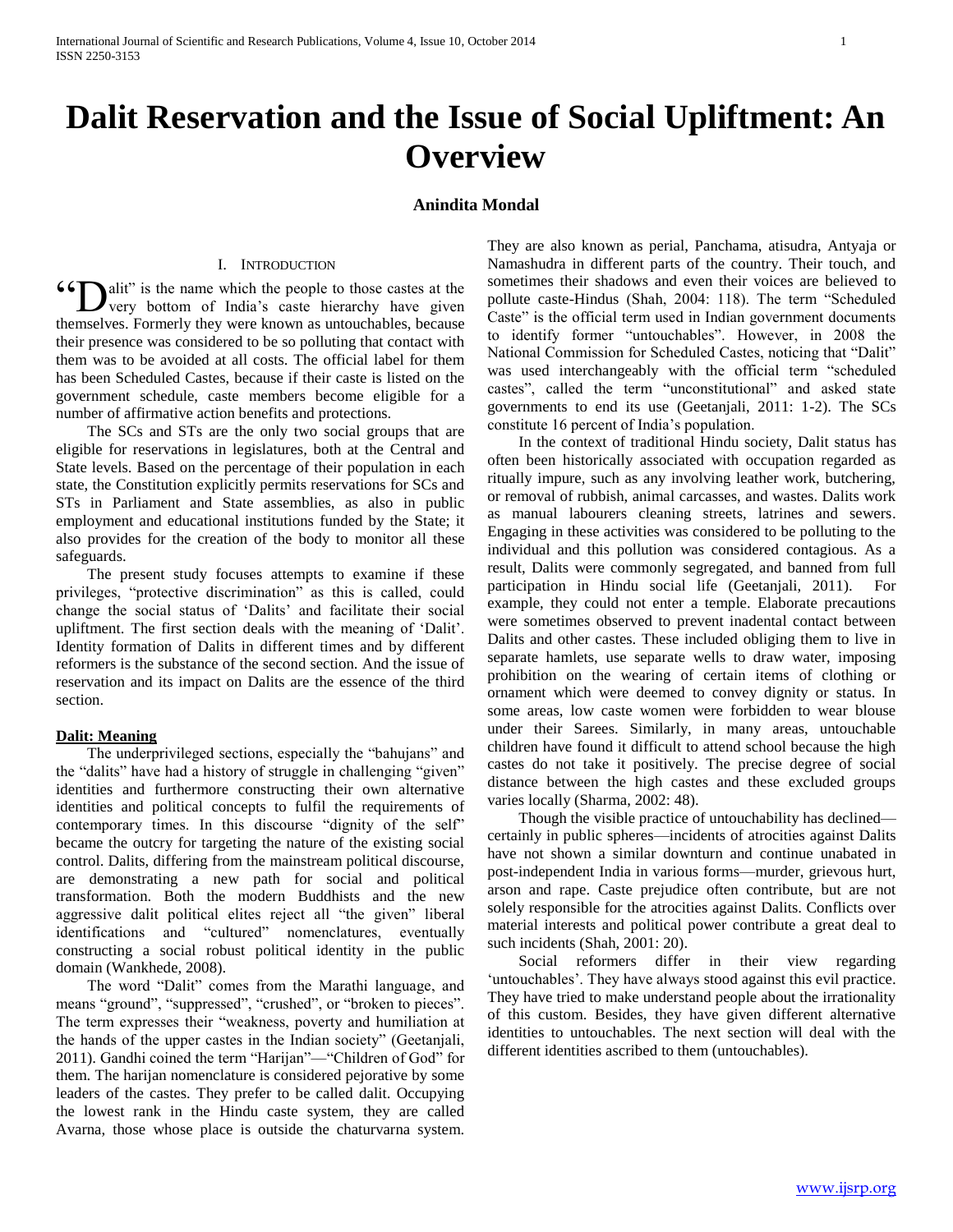#### II. IDENTITY FORMATION

 Mahatma Gandhi, an ardent champion of removing untouchability within the Hindu Chaturvarna framework, called the untouchable, *'Harijan'*—man of God. Gandhi borrowed the name from a Bhakti Saint of the seventeenth century, Narsingh Mehta (Shah, 2001). He primarily appealed to caste Hindus to use the term Harijan instead of Antyaja. He explained:

The 'untouchable', to me is, as compared to us (caste-Hindus); really a 'Harijan'—a man of God—and we are ‗Durjana' (men of evil). For whilst the untouchable has toiled and moiled and dirtied his hands so that we may live in comfort and cleanliness, we have delighted in suppressing him. We are solely responsible for all the short coming and faults that we may lay at the door of these untouchables. It is still open to us to be Harijan ourselves, but we can only do so by heartily repenting of our sin against them.

(Gandhi, 1971: 244)

 The term Harijan has been widely used by caste Hindus as a substitute for *achchuta*, that is, untouchable. Many SCs also began to call themselves so hoping that the caste Hindus would change their behaviour towards them. But it did not provide a new worldview, symbol or path to attain equal status, which was their demand. In fact, for Gandhi, the new category aimed at persuading caste Hindus to express repentance. By doing so, they were expected to change their heart and behaviour towards untouchables. Dr. Ambedkar and his followers did not find any difference whether they were called *achchuta* or *Harijan*, as the nomenclature did not change their status in the social order (Shah, 2001: 21).

 According to Ambedkar, saints (like Narsingh Mehta) never carried on a campaign against caste and untouchability. The saints of the Bhakti sect 'were not concerned with the struggle between man and man. They were concerned with the relation between man and God' (Kumber, 1979). Later, a section of the SC leaders rejected the term Harijan, considering it an insult rather than an hour. Though Dr. Ambedkar did not popularise the word 'Dalit' for untouchables, his philosophy has remained a key source in its emergence and popularity. 'Dalit' means 'ground down', or 'broken to pieces', in both Marathi and Hindi. B.R. Ambedkar first used the term in 1928 or so, in his newspaper *Bahishkrit Bharat*, but the term gained new potency in Maharashtra during the 1970s, a period of literacy and cultural efflorescence that saw the birth of Dalit Sahitya (literature). Today, the widespread currency of the term is also belated recognition of the Dalit's militant claims upon a history of humiliation and suffering (Rao, 2008). Dalit panthers used the term to assert their identity for rights and self-respect. It includes all the oppressed and exploited sections of society. It does not confine itself nearly to economic exploitation in terms of appropriation of surplus. It also relates to suppression of culture—way of life and value system—and, more importantly, the denial of dignity (Shah, 2001). It has essentially emerged as a political category. According to Gangadhar Patawane: 'Dalit is not a caste. Dalit is a symbol of change and revolution. The Dalit believes in humanism. He rejects existence of God, rebirth, soul, sacred books that teach discrimination, faith and heaven because these have made him a slave. He represents the exploited man in his country' (Cited in Das and Massey, 1995: iv).

 Interestingly, in the academic realm, various terms have been used in understanding of the Dalit category by the scholars, working on Dalit politics. For example, Harrold Issac has used the category of ex-untouchables in his study (Issac, 1965); some other scholars use the term 'untouchables' (Mendelsohn and Vicziana, 2000). Barbara Joshi and Lelah Dushvin use the categories of ex-untouchables and SCs quite interchangeably (Joshi, 1982). In administrative parlance, Dalits are known by various legally constituted terms—SCs, STs or Depressed Classes—originally used by the imperial state.

 The category of Dalit was defined by Ambedkar in a most comprehensive way. He says, '...........dalithood is a kind of life conditions which characterise the exploitation, suppression and marginilization of Dalits by the social, economic, cultural and political domination of the upper castes Brahminical ideology' (Omvedt, 1994). Ambedkar, however, did not use this category very often in his writing. In fact, he used a number of categories depending upon the context. For example, when he was dealing with the imperial state, he would use the category of Depressed Classes. If he was addressing high caste Hindu adversaries, he would use the term 'Bahiskrit', that means, one who is an outcaste. In the arena of competitive politics, he would use the term 'Scheduled Caste'. This was evident the establishment of Scheduled Caste Federation by him in 1942. Finally, when addressing his own social constituency, he preferred to use the term ‗Pad Dalit', meaning those who are crushed under the feet of the Hindu system (Guru, 2001).

 In recent years, some politicians in the country have also discarded the Dalit category as a socially reactionary, negative one and sought to replace it with the 'Bahujan' category. But this rejection by leading Bahujan political leaders is basically followed by empty emotionalism and can never be progressively integrated into the theoretical consciousness of Dalits. The language of the Bahujan political discourse does not accord to the category of Harijan a radical material status and hence this category will continue to differ radically from the Dalit category (ibid.).

 Guru has concluded that the category of Dalit cannot be accommodated within the majority- minority divide or the Bahujan- Mahajan dichotomy. It does not perceive people as numerical entities to be manipulated by the Dalit- Bahujan power brokers or poll pundits. Because this category does not exist readymade, either for statistical jugglery or for electoral arithmetic, it has to be discursively constituted and negotiated with other vibrant and sensitive categories across social and ideological spaces. Thus, the deployment of the Dalit category has the logical insight which contains an element of negation and also the conjunction of categories from the same logical class. The Dalit category is historically arrived at, sociologically presented and discursively constituted (2001: 105-107).

 So, from the above discussion it is evident that though many have used different categories to describe 'untouchable', 'Dalit' seems to be the acceptable and mostly used term. Now the next section will deal with the reservation policy and its impact on their social upliftment as it demands serious attention and any discussion on the status of Dalits in general remains incomplete without it.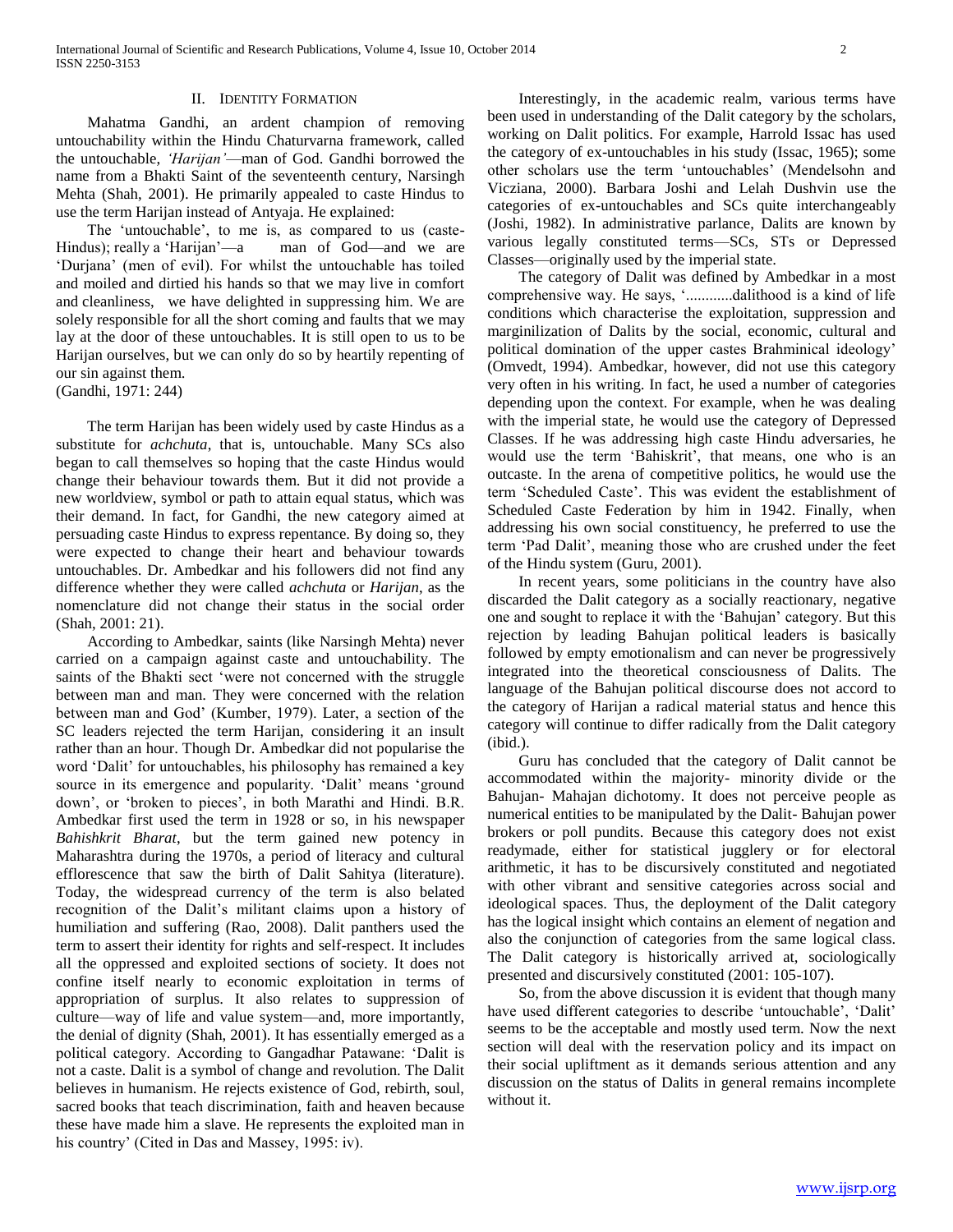## III. RESERVATION AND THE REALITY OF SOCIAL UPLIFTMENT

 India is one of the few countries in the post-colonial world that took up the challenge of building an inclusive democracy in a highly diverse, multicultural, multilingual and multi religious society. The establishment of democracy and universal adult suffrage in a hierarchical society characterized by unprecedented social inequality, deprivation, and oppression was undoubtedly a revolutionary principle, a bold experiment in political affairs, perhaps the most significant in any country (Jayal, 2001). Nearly sixty seven years after independence, India remains a major success story in respect of democracy and social inclusion. This is largely due to the primacy given to equality and social justice as the cardinal principles of contemporary political life. The policy of providing benefits to historically 'disadvantaged' peoples, which was established through special provisions in the Constitution, played an important role in it. For the sake of brevity the term 'disadvantaged' refers collectively to all three groups officially designated as backward: the SCs, the STs and the OBCs. These three groups were targeted for special advantages and protection under Article 46 and the Directive Principles of State Policy (Hasan, 2009). These programmes permits departure from formal equality for the purpose of eliminating social discrimination (Galanter, 1984: 379-80).

 The Constitution did not provide for reservation for the SCs and STs because they are poor or economically disadvantaged; it did so because they faced an explicit, structured and systematic exclusion from public life for centuries on grounds of descent. But these measures were also defended for their potential contribution in improving their socio- economic conditions of the disadvantaged. For Ambedkar, 'severe social separation' was the definition of discrimination (Hasan, 2009: 37).

 The policy of preferential treatment has a long history. The British put the system of reservations in place over the objections of the Congress and most other political representatives. The early initiatives were deeply influenced by the overall colonial understanding of Indian Society. According to the British, the Indians represented societies of communities, not individuals, and so India was unsuitable for modern political institutions. The reservations of seats in legislatures and other similar political privileges were part of colonial structures since the early decades of twentieth century (Hasan, 2009: 19-20). The postcolonial nation state took the British legacy.

 The major credit for the policy of preference put in place by the Constitution makers must go to Ambedkar, who was appointed as Law Minister in the first independent government formed in 1947. As Oliver Mendelsohn and Vicziani suggest that it is difficult to underestimate the significance of Ambedkar's appointment as Law minister, and the fact that he was chosen as the Chairman of the Drafting Committee for the Constitution, in terms of the ultimate decision on reservations for the SCs (Mendelsohn & Vicziani, 2000: 37). He strenuously fought for preferential treatment in their favour in education and government employment. Thus, he built a new political culture for articulating the socio-political rights of SCs, which culminated in the constitutional provisions for substantive equality for the historically disadvantaged groups, in particular the SCs (Zelliot, 1992).

 For Ambedkar societal reforms vis-a-vis the Constitution became the prime task and therefore his new political party RPI (Republican Party of India) never constructed any hyperactive political ideology, but revolved round the same principles of social change. Being a spiritual person, he aspired to bring social change through the most non- violent, human and collective mode of cultural resistance. He imagined the Dalits as a modern citizen endowed with basic human rights, dignity and a glorified cultural past with which he/she would be capable of entering the domain of politics.

 The social disadvantage suffered by the Dalits in India was taken note of in the Constitution of India, which was drafted under the Chairmanship of Dr. Ambedkar—a person who had spearheaded the most momentous anti-caste movement of the depressed classes. It provided the Dalits with many safeguards, viz.,

- Social, educational, cultural and religious safeguards;
- Economic safeguards;
- Political safeguards;
- Safeguards for employment.

 Reservation in the educational institutions and the financial assistance in the form of scholarships and freeships constitute perhaps the most important factor in the development scheme for Dalits. For it is primarily responsible to make the basic input of education available and affordable to them. Without education, all the constitutional safeguards including the reservations in services would be infructuous (Geetanjali, 2011: 230-31).

 But over the six decades of the implementations of the reservation policy it refuses to reach even the prescribed levels confirming the casteist notion still prevalent in society that the Dalits are intrinsically an inferior specie. Despite this vile attitude of the establishment the reservations by far has been the sole contributor to advancement of the Dalits. The benefits of the reservation policy to the Dalit community have been more indirect than direct. Directly, it benefited a few but indirectly it has created hope for advancement in the entire Dalit population. Though there is a massive protest against this policy across the country. The opponents of the issue argue:

- Allocating quotas on the basis of caste is a form of racial discrimination, and contrary to the right to equality.
- Most often, only economically sound people from the so-called lower castes will make use of reserved seats, thus counteracting the spirit of reservations. Political parties know reservations are no way to improve the lot of the poor and the backward. They support them because of self-interest of the "creamy" layer", who use the reservation to further their own family interests and as a political flag of 'achievement' during election campaigns.
- The qualities of the elite institute may go down, because merit is severely being compromised by the reserving seats for certain caste-based communities.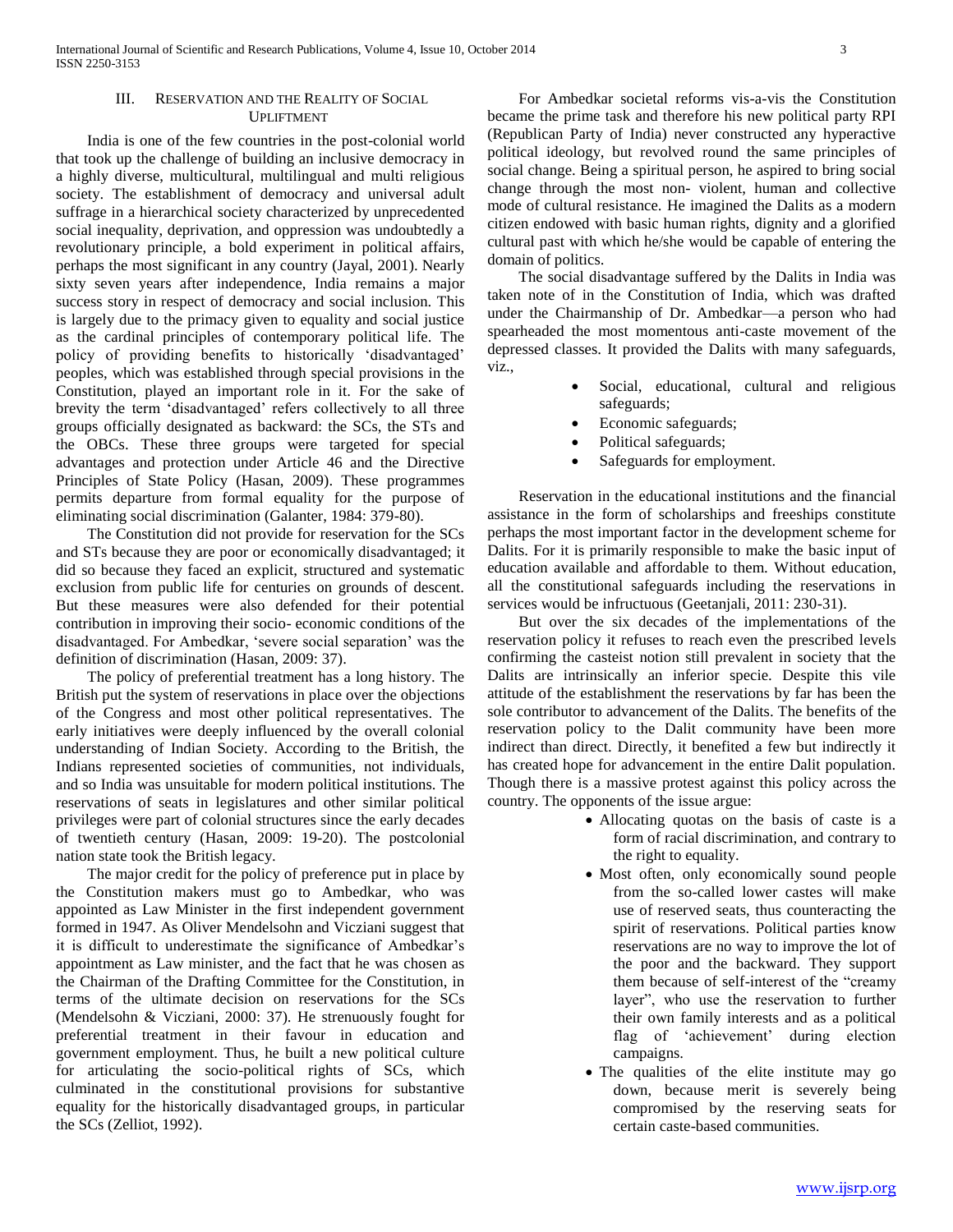- The caste system is kept alive through these measures.
- Not everyone from the so-called upper classes are rich, and not all from so-called lower classes are poor.
- Providing quotas on the basis of caste and not on the basis of merit will deter the determination of many educated and deserving students of India.

### IV. CONCLUSION

 There is a growing disquiet that reservations have become excessive under political pressure and that the pursuit of quality has been hijacked by politics to become the pursuit of votes. Rajeev Dhavan argues that 'India's reservation policy was designed to make "unequals" equal—not to open the door to every demand for preference by all or any community.......Today's politics of reservation follows a quest for electoral victory, nor social justice' (Dhavan, 2003). These numerous controversies suggest that the social consensus underlying these policies is not as watertight as it may seem. But most political parties do not oppose reservations, which testifies to the clout of the lower castes in the polity.

 When reservations were introduced by the new state, the idea was to tear down the barriers to social exclusion and promote the participation of historically excluded and disadvantaged groups. Policies of affirmative action were viewed as instruments through which to offset the advantage enjoyed by some and to equalize opportunities for others. The Constituent Assembly debates indicate that these were meant only as a temporary measure and that the backwardness contemplated was extreme backwardness and not the one contemplated now. Moreover, they were seen as complementary to the commitment to an active welfare state that would ameliorate the conditions of the masses by providing an additional boost to the hitherto excluded and poor (Hasan, 2009).

 There is doubt that reservation policy has benefited its intended beneficiaries. A sizeable section of India's middle classes consist of OBCs, SCs and STs. Reservation policy had created a small but significant middle class among the lowercaste groups, which have acquired modern education and entered the bureaucracy and other non-traditional occupation. Even with these gains we have not achieved a level of progress where we can afford to jettison affirmative actions as an instrument of integration and inclusion. It is now time to think about how to use different and new means to bridge disparities and deepen social equalities so that the pursuit of equality and justice does not remain anchored in caste and caste alone.

#### **REFERENCES**

- [1] Abedi, Zakir (2010) Contemporary Dalit Literature. New Delhi: Arise Publishers
- [2] Ahmed, Imtiaz & Shashi Bhushan Upadhyay (2010) (ed.) Dalit Assertion in Society, Literature and History. Hyderabad: Orient Blackswan
- [3] Arun, C. Joe (2007) Constructing Dalit Identity. Jaipur: Rawat Publication
- [4] Bhagvan, Manu & Anne Feldhaus (2008) (ed.) Claiming Power From Below: Dalit and the Subaltern Question In India. New Delhi: O.U.P
- [5] Das, Bhagwan & James Massey (1995) (ed.) Dalit Solidarity. Delhi: ISPACK
- [6] Dhavan, Rajeev (2003) Reservation for All?, The Hindu, 13 june
- [7] Edwards, Paul (1967) (ed.) The Encyclopedia Of Philosophy, Vol.3 & 4, London: Collier- Macmillan Ltd.
- [8] Frankel, Francis & M.S.A. Rao (1989) (ed.) Dominance and State Power in Modern India. New Delhi: O.U.P
- [9] Galanter, Marc (1984) Competing Equalities: Law and the Backward Classes in India. New Delhi: O.U.P
- [10] Ganguly, Debjani (2005) Caste And Dalit Lifeworlds: Postcolonial Perspectives, Hyderabad: Orient Longman
- [11] Gandhi, M. K (1971) Collected Works Of Mahatma Gandhi. Vol.47, Delhi: Publications Divisions
- [12] Geetanjali (2011) Status of Dalit in India. New Delhi: Centrum Press
- [13] Guru, Gopal & V. Geetha (2000) New Phase Of Dalit- Bahujan Intellectual Activity. Economic and Political Weekly, 15January: 130-134
- [14] Guru, Gopal (2001) The Language Of Dalit- Bahujan Political Discourse. In Dalit Identity And Politics, Edited by Ghanshyam Shah, New Delhi: Sage Publication
- [15] Hardtmann, Eva- Maria (2009) The Dalit Movement In India: Local Practices, Global Connections. New Delhi: O.U.P
- [16] Hasan, Zoya (2009) Politics of Inclusion. New Delhi: O.U.P
- [17] Illaiah, Kancha (1998) Towards the Dalitization of the Nation. In Wages of Freedom, Edited by Partha Chatterjee, New Delhi:O.U.P
- [18] --(2001) Dalitism Vs Brahminism: The Epistemological Conflicts in History, In Dalit Identity and Politics, Edited by Ghanshyam Shah, New Delhi: Sage Publication
- [19] Issac, Harold (1965) Exuntouchables. Bombay: Asia Publications
- [20] Jaffrelot, Christophe (2008) Dr. Ambedkar and Untouchability: Analysing and Fighting Caste. Delhi: Permanent Black
- [21] Jayal, Niraja Gopal (2001) Democracy in India. New Delhi: O.U.P
- [22] Kohli, Atul (2001) The Success of India's Democracy. New Delhi: O.U.P
- [23] Kothari, Rajani (1997) Rise of the Dalits and the Renewed Debate on Caste. In State and Politics in India, Edited by Partha Chatterjee, New Delhi: O.U.P
- [24] Kumar, Raj (2011) Dalit Personal Narratives: Reading Caste, Nation and Identity. Hyderabad: Orient BlackSwan
- [25] Kumar, Vivek (2002) Dalit Leadership in India. New Delhi: Kalpaz Publication
- [26] Kumber, W.N (1979) Dr. Ambedkar: A Critical Study. New Delhi: People's Publishing House
- [27] Lynch, Owen (1969) The Politics of Untouchability: Social Mobility and Change in A City of India. New York: Columbia University Press
- [28] Mendelsohn, Oliver & Marka Vicziana (2000) The Untouchables. Mumbai: Social and Cultural Department, Govt. Of Maharashtra
- [29] Omvedt, Gail (1976) Cultural Revolt in Colonial Society. Bombay: Scientific Educational Trust
- [30] ---- (1994) Dalits and the Democratic Revolution: Dr. Ambedkar and the Dalit Movement in Colonial India. New Delhi: Sage Publication
- [31] ---- (2001) Ambedkar and After: The Dalit Movement in India. In Dalit Identity and Politics, Edited by Ghanshyam Shah, New Delhi: Sage Publication
- [32] Pai, Sudha (2002) Dalit Assertion and the Unfinished Democratic Revolution: The Bahujan Samaj Party in Uttar Pradesh. New Delhi: Sage Publications
- [33] Phule, Mahatma Jyotirao (1991) Writings and Speeches, Vol.2, Bombay: Govt. Of Maharashtra
- [34] Rao, Anupama (2008) Who is the Dalit? The Emergence of a New Political Subject. In Claiming Power From Below: Dalits and The Subaltern Question in India, edited by Bhagvan Manu & Anne Feldhaus, New Delhi: O.U.P
- [35] Shah, Ghanshyam (2001) ed. Dalit Identity and Politics. New Delhi: Sage Publication
- [36] ---- (2001) ed. Dalits and the State. New Delhi: Sage Publication
- [37] ---- (2004) Social Movements in India. New Delhi: Sage Publication
- [38] Sharma, Urshula (2002) Caste. New Delhi: Viva Books Pvt. Ltd